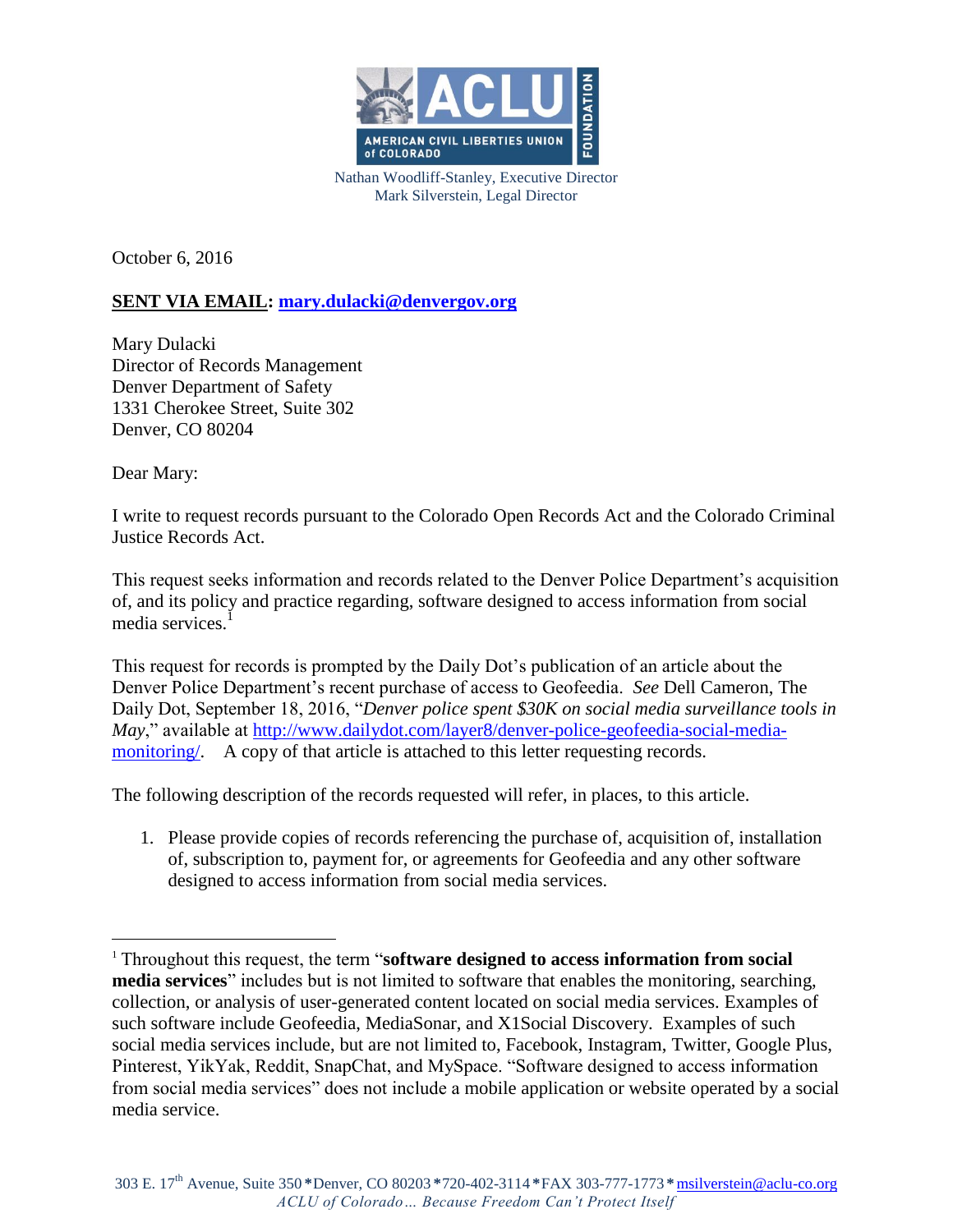- 2. Please provide copies of your correspondence with Dell Cameron or The Daily Dot regarding Geofeedia. This request includes:
	- a. A copy of The Daily Dot's request for records;
	- b. A copy of Denver's response to The Daily Dot, including the documents provided to The Daily Dot
- 3. It is my understanding that the \$30,000 that Denver paid to Geofeedia provided for access for 30 users. Please provide documents that will reveal the name, badge number, and assignment of each Denver Police Department employee who is authorized to access Geofeedia.
- 4. Please provide copies of all written communications between any employees of the Denver Police Department and the vendors any software designed to access information from social media services, including, but not limited to, Geofeedia.
- 5. Please provide a copy of the user agreement between the Denver Police Department and Geofeedia.
- 6. Please provide copies of all materials used in the training of Denver police officers in the use of Geofeedia.
- 7. Please provide copies of all promotional materials printed or distributed by Geofeedia that are in the possession of, or have been accessed by employees of, the Denver Police Department.
- 8. Please provide documents that will reveal the number of times that Denver Police Department personnel have accessed Geofeedia since the purchase of access in May, 2016.
- 9. Please provide documents that will reveal the dates that Denver Police Department personnel have accessed Geofeedia since the purchase of access in May, 2016.
- 10. Please provide documents that will reveal each of the search terms that Denver Police Department personal have used when accessing Geofeedia at any time since the purchase of access in May, 2016.
- 11. Please provide any internal memos, reports, or other documents that mention or refer to the Denver Police Department's use of Geofeedia.
- 12. Within the Denver Police Department, the request to purchase access to Geofeedia was made by the commander of the Denver Police Department's Intelligence Unit. In 2003, Denver entered into a Settlement Agreement to resolve a class action suit, American Friends Service Committee v. City and County of Denver, No. 02-N-0740, United States District Court, District of Colorado. This case, which came to be known as the "Spy Files" case, challenged the Intelligence Unit's practice of monitoring and collecting information on the First Amendment activities of law-abiding activists and advocacy groups. The Settlement Agreement required the Denver Police Department to adopt the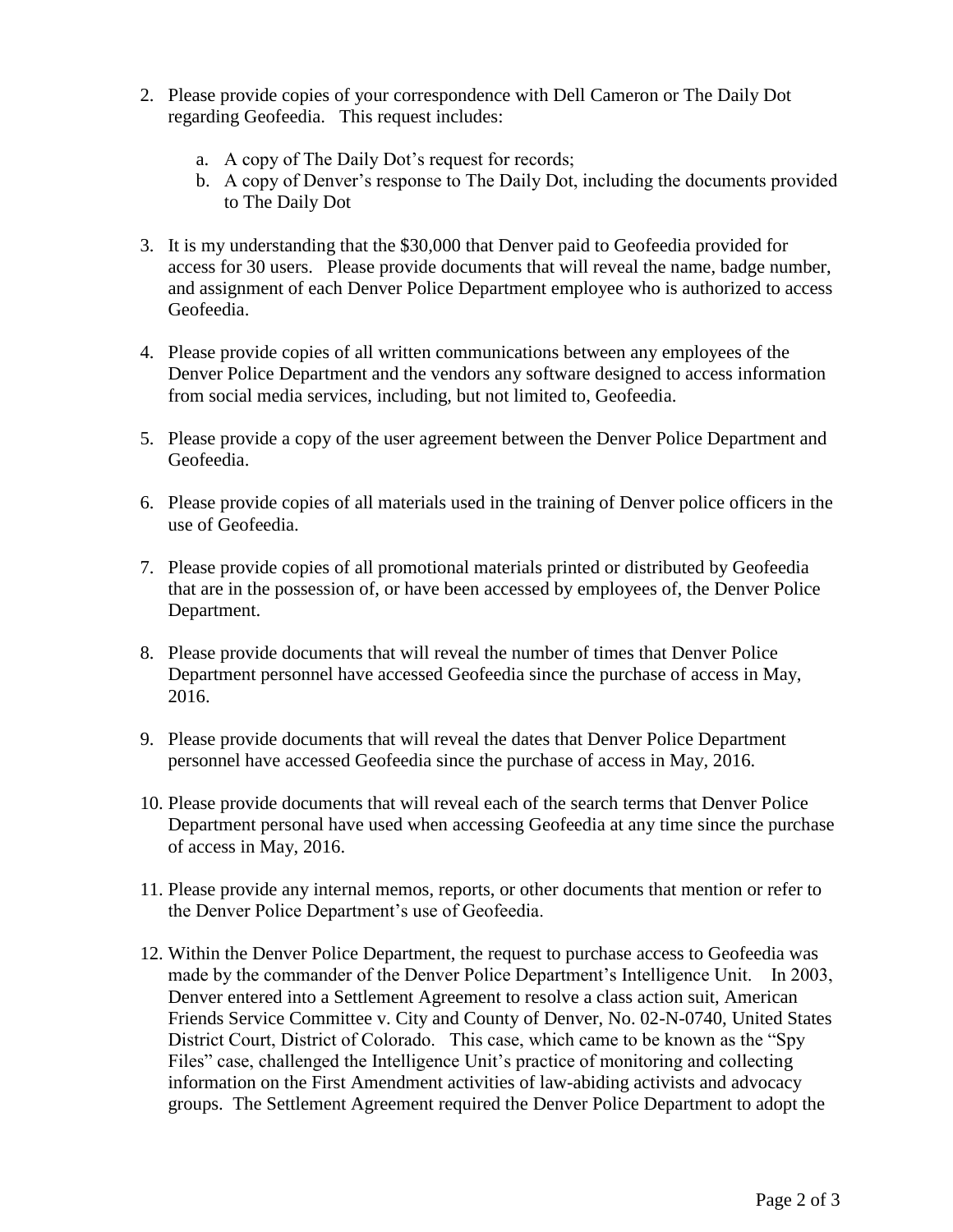intelligence policy that was attached as Exhibit 1 to that Agreement. The policy was adopted as Policy 118.03, which is titled "Criminal Intelligence Information." Please provide a copy of the latest version of this policy.

- 13. In addition, please provide me with copies of any other policies, guidelines, memoranda or other documents drafted since May, 2003, that address or discuss the gathering of intelligence information by the Denver Police Department generally, or the Intelligence Unit in particular.
- 14. Please disclose whether the Denver Police Department has a written policy regarding the monitoring or collection of information from social media, or the use of social media surveillance software such as Geofeedia, for use in investigations or intelligence gathering. If the Denver Police Department has such a policy, please provide a copy.

Pursuant to C.R.S. § 24-72-305.5, I affirm that the requested records will not be used for the direct solicitation of business for pecuniary gain. The ACLU of Colorado is a non-profit organization that seeks the records for a non-commercial public purpose, including non-profit activities, research, and/or journalism. If your office so provides, I request a reduced or waived fee pursuant to C.R.S. § 24-72-205(4).

If the records are in electronic form or can be scanned and sent by email, I ask to receive those records solely by electronic means sent to [msilverstein@aclu-co.org.](mailto:msilverstein@aclu-co.org) If the copies cannot be transmitted electronically, and any anticipated charges will be less than \$50.00, please mail the copies to this office with an invoice for copying charges, which will be paid promptly. If the anticipated charges will be more than \$50.00, or if your office requires prepayment for copies, please first contact me at (720) 402-3114. If the estimated charges will be more than \$50.00, I may choose to first inspect the records and then designate a limited subset for copying.

If you deny this request for records in whole or in part, I ask that you provide forthwith a written statement of the reasons for the denial that cites the law or regulation that you rely on. C.R.S. §§ 24-72-204(4)  $\&$  24-72-305(6). If any of the requested records are in active use, in storage or otherwise unavailable at this time, I likewise request that you provide forthwith a written statement and that the custodian set a date and hour at which time the records will be available for inspection. C.R.S. §§ 24-72-203(3)(a) & 24-72-303(3).

I look forward to your response to this request for documents at your earliest convenience, and no later than three business days, as required by Colorado law. Thank you in advance for your attention to this matter.

Sincerely,

Mark Silventin

Mark Silverstein Legal Director, ACLU of Colorado

Attachment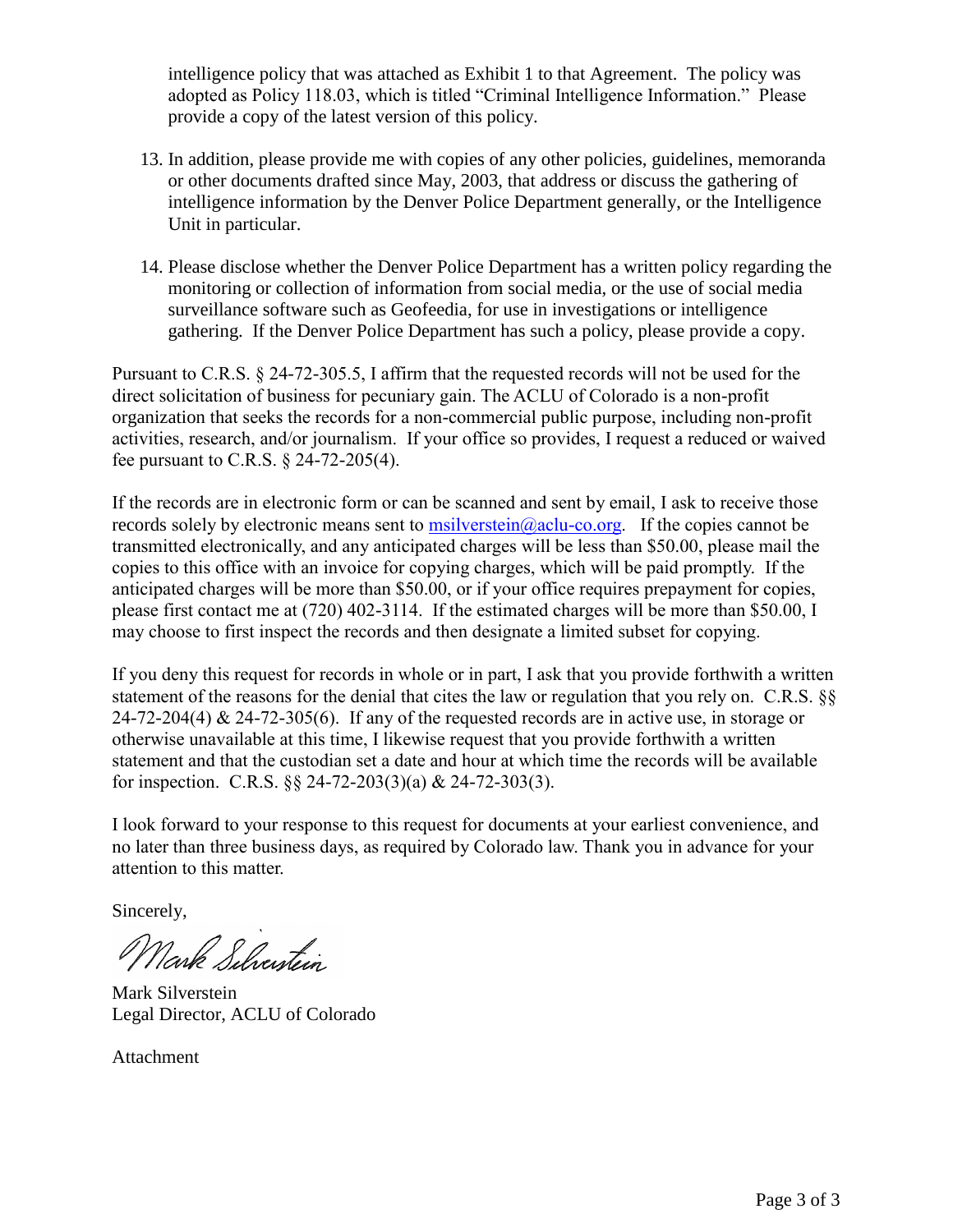## $L \wedge Y \equiv 28$

# Denver police spent \$30K on social media surveillance tools in May

Dell [Cameron](http://www.dailydot.com/authors/dell-cameron/) —Sept 19 at 12:58PM |Last updated Sept 19 at 6:19PM



*Photo via Lilac Mountain / [Shutterstock.com](http://www.shutterstock.com/pic-16545208/stock-photo-denver-august-25-a-police-officer-records-protesters-who-are-documenting-the-area-during-the-democratic-national-convention-august-25-2008-in-denver.html?src=bFbmqCBRl6hpBBNy9JGHRQ-1-7) (Licensed)*

The funding was acquired through civil asset forfeiture, records show



In May, Denver police spent at least \$30,000 on surveillance software designed to monitor and collect social media posts across at least a dozen networks, according to police records.

Documents acquired by Daily Dot under the Colorado Open Records Act include an invoice to the Denver Police Department from Geofeedia, Inc., a startup whose location-based surveillance wares are exhibited at national security and law enforcement summits across the country.

Geofeedia's products—one of a dozen or so nearly identical online tools employed by U.S. law enforcement on a daily basis—include a powerful platform for the interception, aggregation, and storage of online posts across multiple social media networks.

With Geofeedia, Denver police have acquired the ability to simultaneously monitor posts on [Facebook](http://dailydot.com/tags/facebook/), [Twitter,](http://dailydot.com/tags/twitter/) [YouTube,](http://dailydot.com/tags/youtube/)[Instagram,](http://dailydot.com/tags/instagram/) [Vine,](http://dailydot.com/tags/vine/) [Periscope,](http://dailydot.com/tags/periscope/) and [Flickr](http://dailydot.com/tags/flickr/), among others. Its location-based search capabilities enable police to vacuum up nearly every social media post emanating from within specified geographical boundaries. The tweets, photos, videos, and live broadcasts of anyone identified by the software within the area are intercepted and recorded by police through a process developers call "geo-fencing."

Purchase and requisition paperwork for Geofeedia show Denver police purchased 30 subscriptions to the company's platform using \$30,000 in confiscated funds, which was approved by the city's Property Confiscation Board in March. Approval for the use of seized assets in this purchase was approved directly by Denver Police Chief Robert White, records show.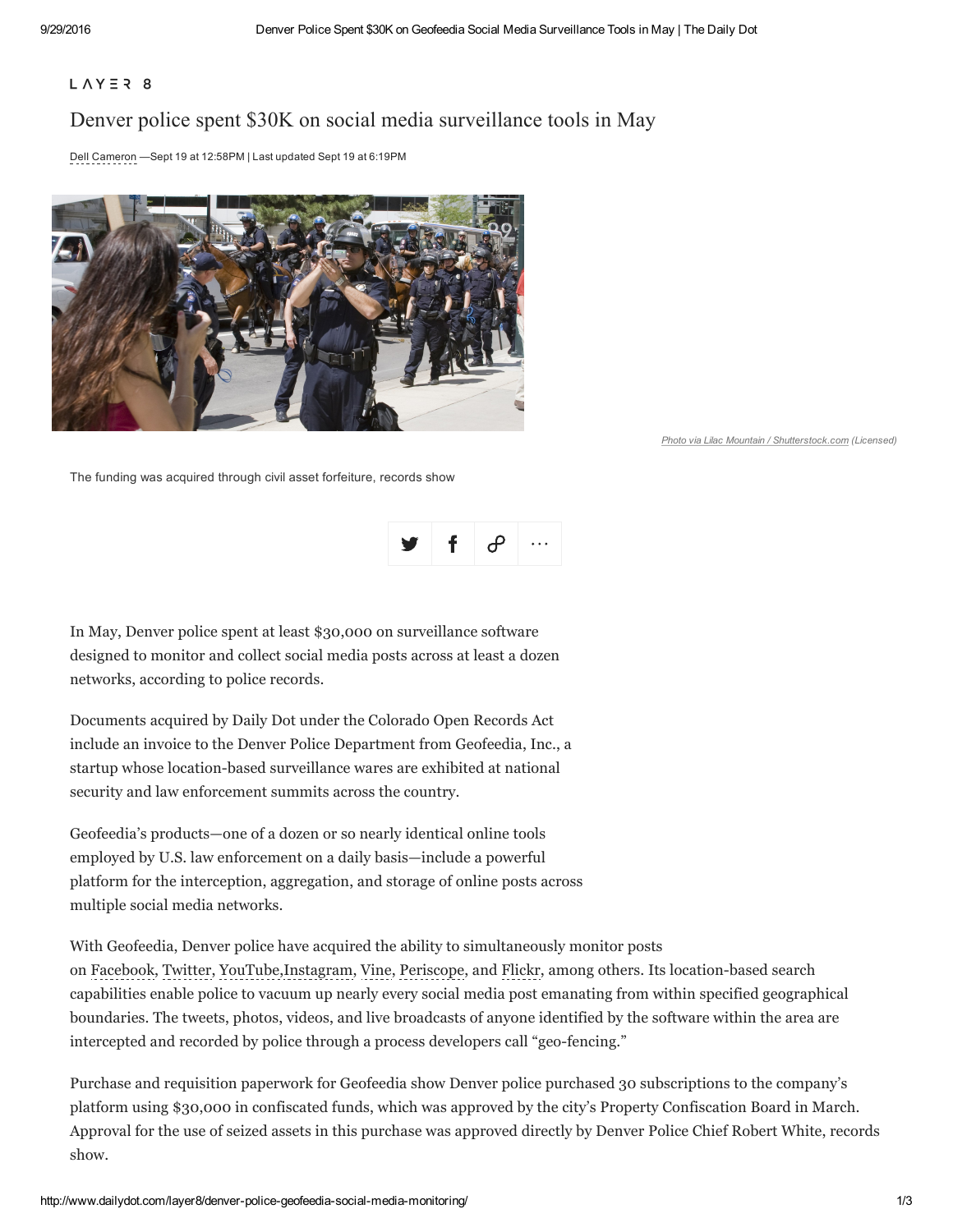### 9/29/2016 Denver Police Spent \$30K on Geofeedia Social Media Surveillance Tools in May | The Daily Dot

Tools like Geofeedia offer police the ability to conduct real-time social media surveillance during mass shootings or terrorism events. They are also capable of sucking up copious amounts of data about criminals and innocents alike, information which can then be stored by authorities for later use. (Police records cited by the [Baltimore](http://www.baltimoresun.com/news/maryland/investigations/bs-md-geofeedia-police-20160902-story.html) Sun earlier this month describe how Baltimore police are using Geofeedia to archive social media posts in a secure data warehouse.)

Denver P.D. denied the Daily Dot access to records concerning the types of social media posts it has acquired through Geofeedia's platform, describing the posts as "confidential intelligence information." A request for access to any training materials, or paperwork that would describe the software's functionality, was also denied. According to police, "the proprietary interests of the manufacturer outweighs any public purpose to be served by release" of said records, if they exist. While exempting certain records about social media monitoring from disclosure, Denver P.D. also cited confidential "tactical, strategic, and investigative information."

"In the U.S. we've never had a secret police that circulates around civil society just looking for anybody saying anything suspicious. We shouldn't have an online equivalent either."

A police spokesperson did not respond to a request for comment about Geofeedia or the allocation of confiscated funds used to purchase its platform. In the past, police departments have defended the use of such software, promoting in particular its ability to identify eyewitnesses to crimes who might have otherwise never come forward. It may also be used to locate guns in schools or identify the sources of illegal drug activity.

Jay Stanley, a senior policy analyst at the American Civil Liberty Union [\(ACLU\)](http://dailydot.com/tags/aclu/), said that while platforms like Geofeedia have practical uses, the public should be wary of how they are used. "Even though you obviously don't need a warrant to read stuff that's been published for the world to see, that doesn't mean—as a policy matter—it's a good idea for us to give our police license to engage in mass social media monitoring."

Stanley, who works at ACLU's Speech, Privacy, and Technology Project, also warned of the potential "chilling effect" on First Amendment activities "when we realize there might be a law enforcement officer looking over our shoulder as we